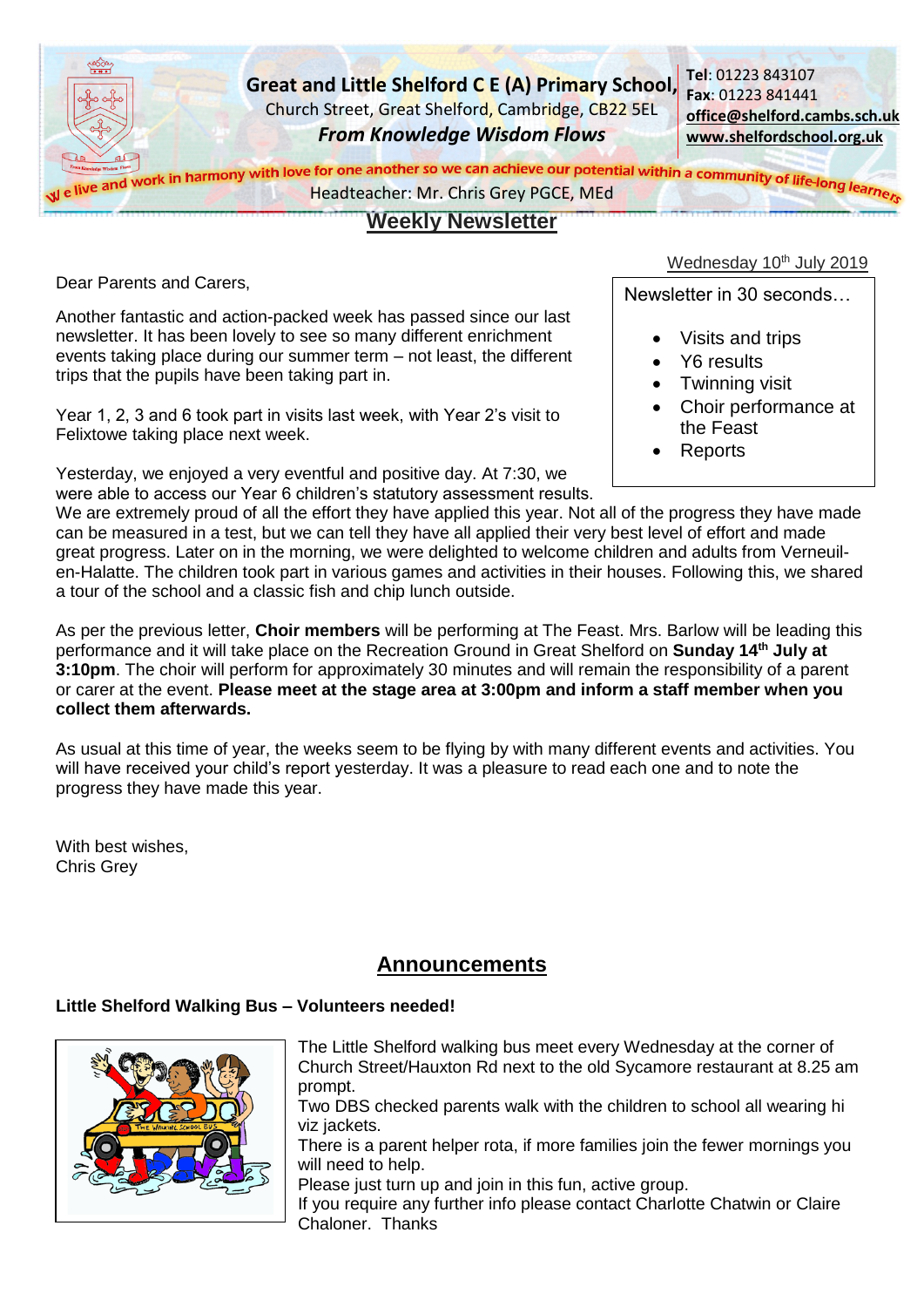## **Baking next week**

There will be no baking next week, however we would like to sort out and clean the kitchen area before we break up, so if you are able to spare some time to do this that would be wonderful! Many thanks in advance.

## **Safeguarding issues**

Please note the following safeguarding issues to keep our children safe!

#### **Medicine in school**

\* If your child should need medicine while they are on school premises, please bring it to the office yourself (do not send it in with your child). You will need to complete a medication form giving us permission to medicate your child and the medicine will be locked securely in a cupboard in the office. Children should not have medicines in their bags.

#### **School access – gates**

\* For safeguarding reasons, if you need to buzz through to the office to gain access to school during the school day, please can we remind you not to hold the gate to let others through. Using the buzzer allows us to know exactly who is on the school premises at any given time and their purpose for being there, so allowing other people access may mean that we are not aware that they are on site.

#### **Site Safety**

 Please can we remind parents that children should not be in the playground unsupervised after school and should not be on the play equipment. Please also remember that when pupils are dismissed, they should not re-enter the school site. There have been several occasions where pupils have been entering school after clubs to retrieve items. For security, safety and safeguarding, pupils should not re-enter classes. Any forgotten belongings should be collected the following day.

#### **Changes to your child's circumstances**

\* Please can we remind parents to inform the office of any changes to your child's circumstances as soon as possible please, e.g. changes of address, contact details or any dietary or medical needs they may have. If your child needs medication, e.g. an inhaler, it is also important to ensure that they have it in school in case they need it. All medicines must be signed in at the office and will be held at the office and not kept with your child. Thank you for your assistance with this.

## **Bug busting**

Unfortunately, we have had reports of head lice in school. Please can you ensure that you check your child's hair as soon as possible, and take action as necessary. Thank you.

#### **1 st Shelford Guides Unit Leader needed urgently**

1<sup>st</sup> Shelford Guides has been running continuously since 1917 but sadly may not be able to reopen in September 2019 due to the current Unit Leader standing down. So, we're looking for a Girlguiding Leader to take over the unit and keep it going. Please pass the message on to friends and neighbours and get in touch with Joanne Staines or Lisa MacGregor (Shelford District Commissioners) at [shelforddistrict@gmail.com](mailto:shelforddistrict@gmail.com) for more information. Thank you!

#### **May Bank Holiday 2020**

As you may have seen, the May Bank Holiday has been moved from Monday  $4<sup>th</sup>$  May to Friday  $8<sup>th</sup>$  May due to the VE Day celebrations.

#### **Swimming**

Unfortunately, the pool is still unable to be used at the moment. We will keep you up to date with any further developments.

#### **Term dates for next year**

All term dates and INSET days have been agreed and are now on the school website under 'Parents / Term dates'.